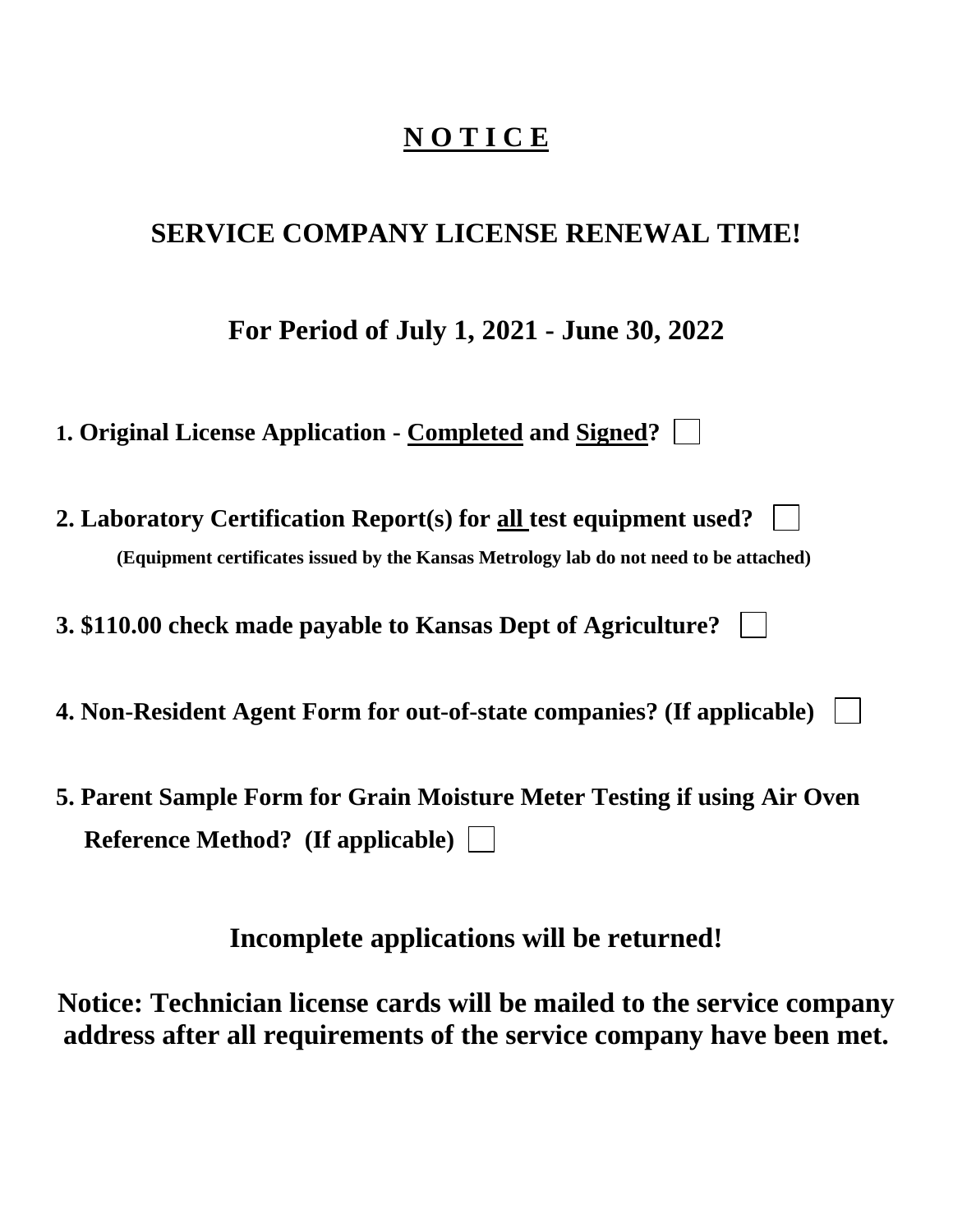## KANSAS DEPARTMENT OF AGRICULTURE **DIVISION OF WEIGHTS AND MEASURES 1320 Research Park Drive** Manhattan, Kansas 66502  $(785) 564 - 6681$ **KDA.Weights.Measures@KS.GOV**

| WRC<br>AMT |  |
|------------|--|
| CK#        |  |
| TR#        |  |
|            |  |

### **LICENSE APPLICATION:**

License application for a service company to inspect and test weighing or measuring devices. The license allows the service company to: remove rejection tags placed on devices by the State Weights and Measures officials; place in service or return to service weighing or measuring devices for commercial use; perform annual inspection and testing as required by Kansas Law. Separate applications must be filed for each place of business.

| <b>Check Type of Business:</b> |                                                                                                                                                                                                 | <b>Inspection/Testing</b> | Repair                   |
|--------------------------------|-------------------------------------------------------------------------------------------------------------------------------------------------------------------------------------------------|---------------------------|--------------------------|
| $\Box$                         | LARGE SCALE (2001 lb and more)                                                                                                                                                                  | $\Box$                    | $\Box$                   |
|                                | <b>SMALL SCALE</b> (2000 lb and less)                                                                                                                                                           | $\Box$                    | $\Box$                   |
|                                | <b>RETAIL FUEL DISPENSER</b>                                                                                                                                                                    | $\Box$                    | $\Box$                   |
| <b>VEHICLE TANK METER</b>      |                                                                                                                                                                                                 | $\Box$                    | □                        |
| <b>LP GAS METER</b>            |                                                                                                                                                                                                 | $\Box$                    | $\Box$                   |
|                                | <b>BULK METER (Load Rack/Wholesale)</b>                                                                                                                                                         | $\Box$                    | $\Box$                   |
| <b>MASS FLOW METER</b>         |                                                                                                                                                                                                 | $\Box$                    | $\Box$                   |
|                                | <b>COMPRESSED NATURAL GAS METER</b>                                                                                                                                                             | $\Box$                    | □                        |
|                                | <b>CRYOGENIC LIQUID METER</b>                                                                                                                                                                   | $\Box$                    | $\Box$                   |
|                                | <b>GRAIN MOISTURE METER</b>                                                                                                                                                                     | $\Box$                    | $\Box$                   |
|                                | $\Box$ This Company only tests its own equipment or facilities.<br>$\Box$ This Company only repairs its own equipment or facilities.<br>This Company only tests/repairs non-commercial devices. |                           |                          |
|                                | Enclose \$110.00 with this license application. License expires June 30th of each year.                                                                                                         |                           |                          |
|                                | Company Name: Date: Date:                                                                                                                                                                       |                           |                          |
|                                |                                                                                                                                                                                                 |                           |                          |
|                                |                                                                                                                                                                                                 | City                      | Zip Code<br><b>State</b> |
|                                |                                                                                                                                                                                                 | City                      | Zip Code<br>State        |
|                                | Phone: $\overline{\phantom{a}}$ FAX:                                                                                                                                                            |                           | Toll-Free Number:        |
|                                |                                                                                                                                                                                                 |                           |                          |
|                                |                                                                                                                                                                                                 |                           |                          |
|                                |                                                                                                                                                                                                 | Phone (if different).:    |                          |
| Email (if different):          |                                                                                                                                                                                                 |                           |                          |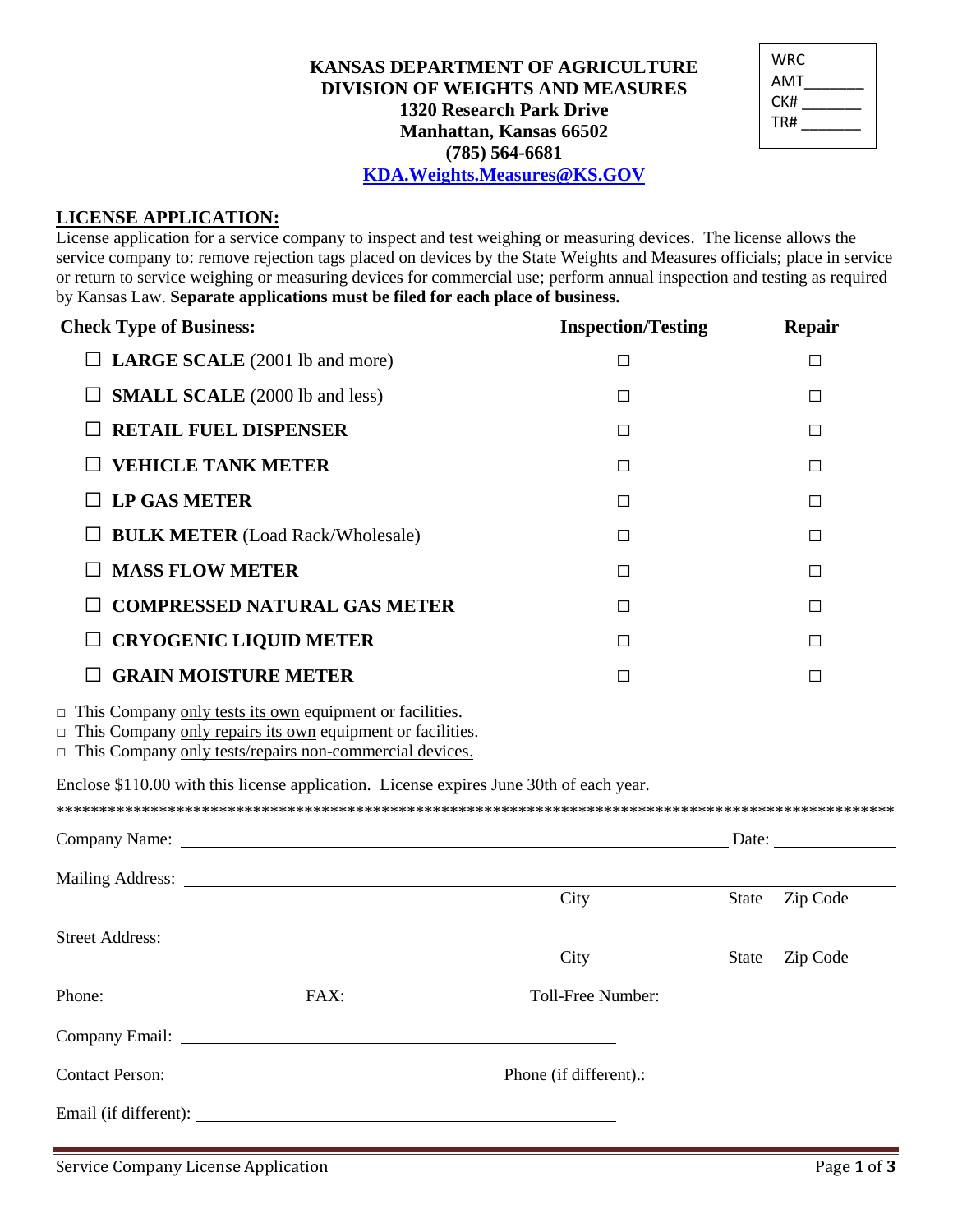# **LICENSED TECHNICAL REPRESENTIVES:**

**All technical representatives are required to attend a continuing education class and pass a written examination for each device category they wish to be licensed.** List all technical representatives licensed with company. *All* technicians' names, complete address and license number must be listed below or on an attached sheet. (New technicians with pending license numbers may leave the license number blank or write "New" in its place.

| <b>Technician Name</b> | <b>Address</b> | City | <b>State</b> | License # |
|------------------------|----------------|------|--------------|-----------|
|                        |                |      |              |           |
|                        |                |      |              |           |
|                        |                |      |              |           |
|                        |                |      |              |           |
|                        |                |      |              |           |
|                        |                |      |              |           |
|                        |                |      |              |           |
|                        |                |      |              |           |
|                        |                |      |              |           |
|                        |                |      |              |           |
|                        |                |      |              |           |
|                        |                |      |              |           |
|                        |                |      |              |           |
|                        |                |      |              |           |
|                        |                |      |              |           |
|                        |                |      |              |           |

# **TESTING EQUIPMENT:**

### **Mass Standards: Test Kit Information (use an additional sheet if necessary)**

| Identification # of Kit | Capacity<br>Pounds or Grams | Assigned To | Date Certified | <b>NIST</b><br>Certified Lab<br>(State) |
|-------------------------|-----------------------------|-------------|----------------|-----------------------------------------|
|                         |                             |             |                |                                         |
|                         |                             |             |                |                                         |
|                         |                             |             |                |                                         |
|                         |                             |             |                |                                         |
|                         |                             |             |                |                                         |
|                         |                             |             |                |                                         |
|                         |                             |             |                |                                         |
|                         |                             |             |                |                                         |
|                         |                             |             |                |                                         |
|                         |                             |             |                |                                         |

#### **Mass Standards: Test Truck Information (use an additional sheet if necessary)**

|                   |                     | Total No. of Gross Weight | <b>Test Cart</b> | <b>Total Length</b> |                                | <b>NIST</b> |
|-------------------|---------------------|---------------------------|------------------|---------------------|--------------------------------|-------------|
| <b>Truck Make</b> | <b>Test Weights</b> | (Buildup)                 | Weight           | of Truck            | Date Certified   Certified Lab |             |
|                   |                     |                           |                  |                     |                                |             |
|                   |                     |                           |                  |                     |                                |             |
|                   |                     |                           |                  |                     |                                |             |
|                   |                     |                           |                  |                     |                                |             |
|                   |                     |                           |                  |                     |                                |             |